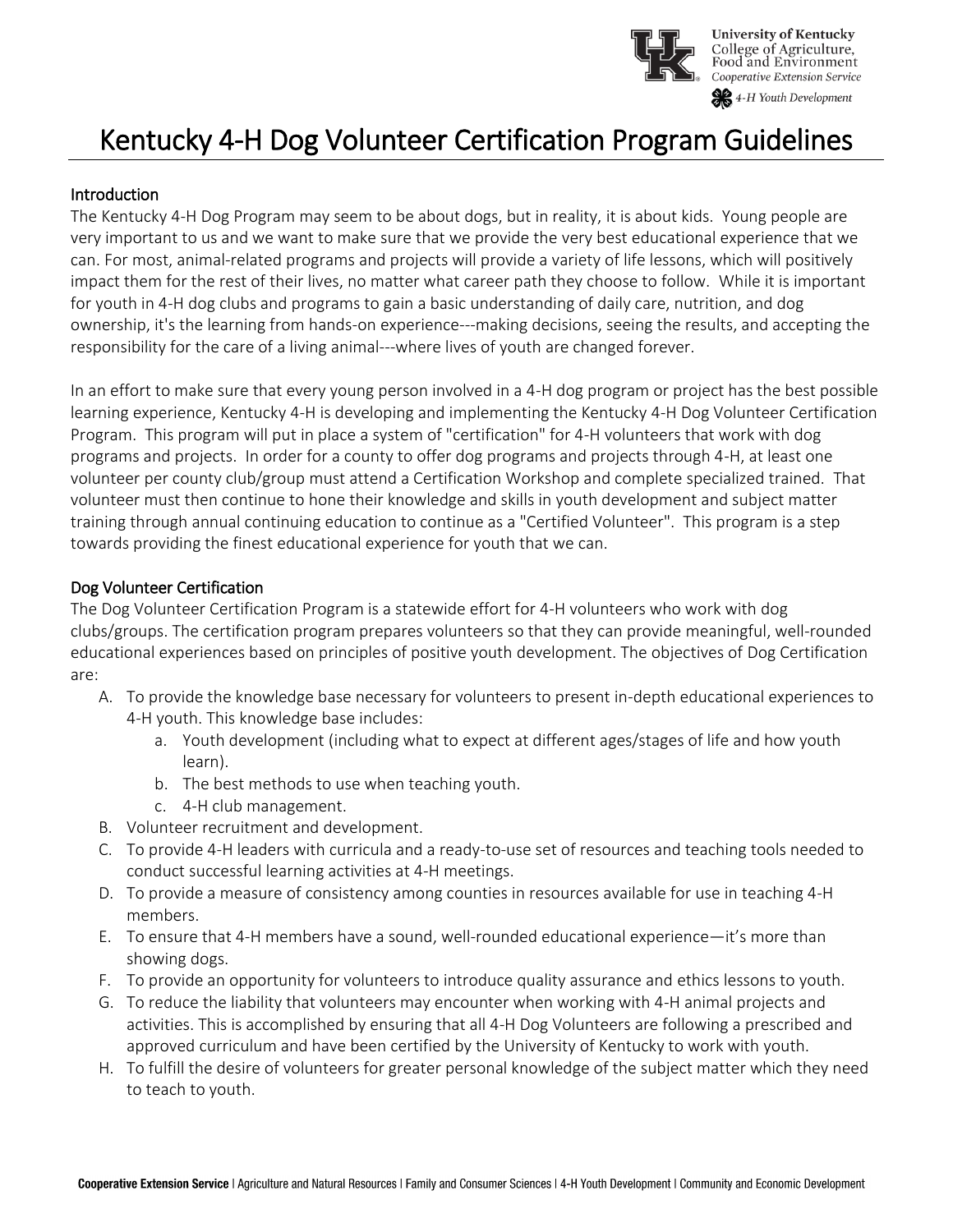## Guidelines Related to 4-H Dog Programs/Projects and Certified Volunteers

- A. To start or continue to offer dog programs/projects as part of the county 4-H program, the county must have in place at least one (1) volunteer serving in the role of "Certified Dog Volunteer Leader" for each dog club/group.
	- a. If a county does not have at least one Certified Volunteer Leader for each dog club/group, they will not be able to offer that project/program or activities related to that project/program. That means youth will not be able to participate in projects, programs, events, and activities in the dog project/program area.
- B. The county must have a minimum of one (1) Certified Volunteer Leader per club/group certified in dog to offer 4-H dog opportunities such as Dog Bowl and Skillathon, Dog Camp, Dog Show, and Dog Poster
- C. Certified Volunteer Leaders:
	- a. Certified Volunteer Leaders can only be certified in one county.
	- b. County Extension Agents may not serve in the role of Certified Volunteer Leader, but they do have programmatic oversight responsibility for all 4-H programs and projects. COUNTY EXTENSION AGENTS ARE ENCOURAGED TO ATTEND AND PARTICIPATE IN THE TRAINING WHERE THEIR VOLUNTEERS ARE CERTIFIED.
	- c. Teens may not be a Certified Volunteer Leader, but they can be accredited by attending and completing a Kentucky 4-H Dog Volunteer Certification Workshop.
- D. The specific number of Certified Volunteer Leaders required depends on the structure of the dog program in the county. Each project/program club/group must have a Certified Volunteer Leader, and every 4-H member enrolled in a 4-H dog project/program must be in a project/program club/group led by a Certified Volunteer Leader.
	- a. Scenario A: If a county has one countywide Dog Club, then the county must have at least one Certified Volunteer Leader.
	- b. Scenario B: If a county has separate clubs/groups for dog then each of those clubs/groups must have a Certified Volunteer Leader.
	- c. Scenario C: If a 4-H member is enrolled as an individual / independent study (not in a club/group), he/she must have at least one Certified Volunteer identified as his/her leader.
- E. Each 4-H member participating in any aspect of the dog program must be enrolled in a program/project that is led by a Certified Volunteer Leader.
	- a. If a family chooses not to affiliate with a club/group, then the parent or legal guardian must complete the certification training to become a Certified Volunteer Leader so their youth can participate through independent study.
- F. Except in those limited cases where cross-county participation has been granted, a 4-H member is to participate in 4-H in the county in which he/she lives or goes to school.
- G. To be a 4-H member, each youth must participate in a minimum of six (6) hours of education in the program/project under the oversight of their county's Certified Volunteer Leader(s).
- H. Educational hours completed by each youth must be documented by the Certified Volunteer Leader(s) and the 4-H YD agent.
- I. The six (6) hour educational requirement must be completed annually by each 4-H member enrolled in dog programs/projects:
	- a. Between September 1 and the date of the Dog Bowl and Skillathon Event.
	- b. Between September 1 and the date of the State Dog Show.
	- c. Between September 1 and the date of the Dog Poster Contest.
- J. Youth who do not receive 6 hours of education in any one year have not fulfilled the requirement for participation in a dog program/project, and are NOT eligible to participate or compete in statewide events or activities during that 4-H year (e.g., Dog Bowl and Skillathon, Dog Poster, and State Dog Show).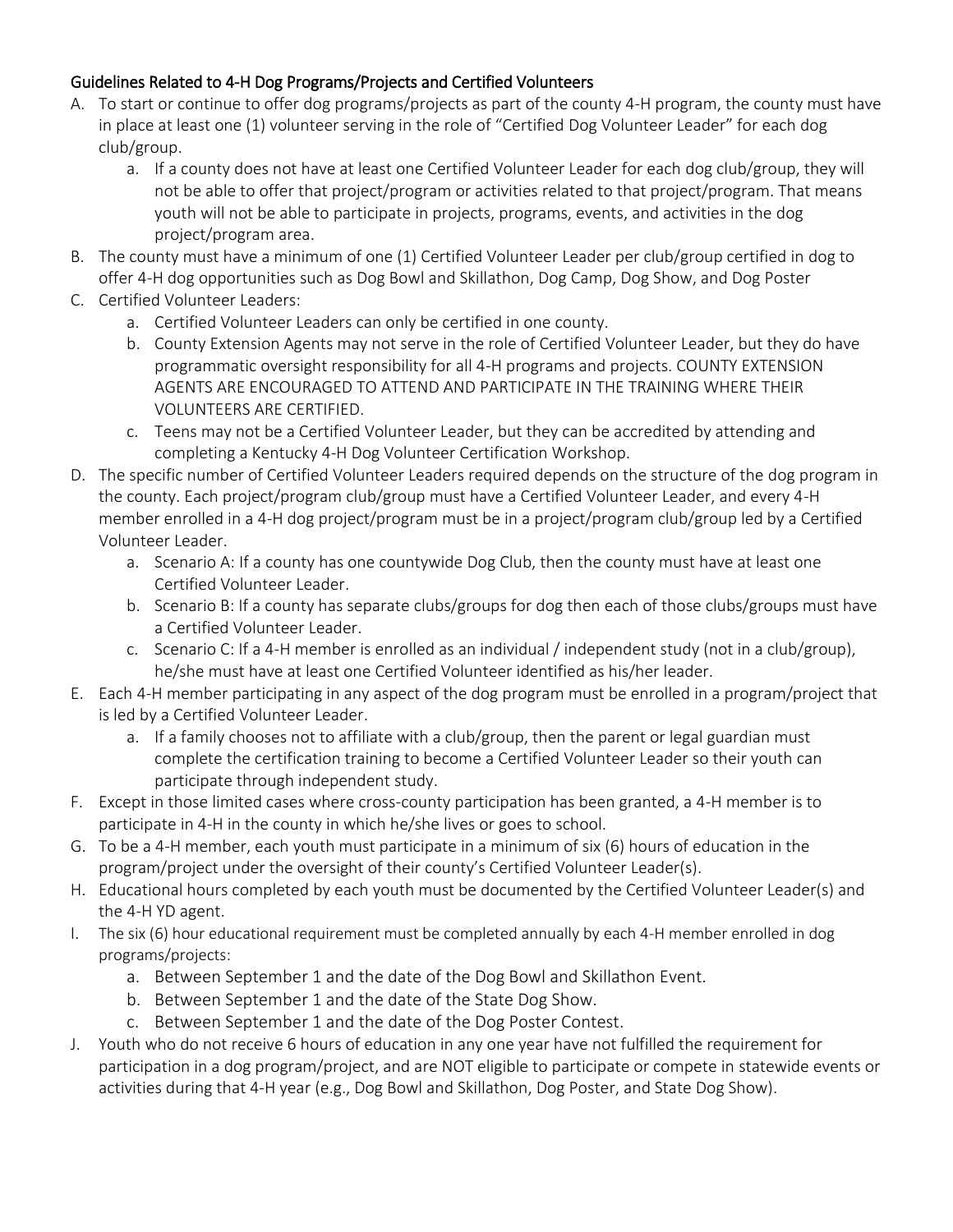### The Volunteer Certification Process

- A. To become a Certified Dog Volunteer Leader, a volunteer must attend and complete a Kentucky 4-H Dog Certification Workshop.
	- a. Workshops will generally be held twice a year at county Extension offices located in different parts of the state. Workshops are 1 day in length, beginning on Saturday morning and ending by late afternoon on Saturday.
	- b. The primary goal of workshop is not to provide subject matter training (although some subject matter training may occur). Rather, the workshops are designed to provide training and instruction on youth development, teaching methods, club management, and how to utilize the resource materials and curricula that have been developed.
	- c. In addition to participating in the workshop training, each volunteer participant must successfully complete a teaching practicum (typically done as a team with 2-4 other volunteer participants) to demonstrate their understanding of how to utilize the Dog Resource Kit and curricula.
	- d. Upon successful completion of the Kentucky 4-H Dog Certification Workshop, the Certified Volunteer Leader will sign a contract which states that he/she agrees to offer a minimum of nine (9) hours of instruction per year, prior to the established deadline(s) for the dog projects/programs, and that he/she will require the youth in their project/program unit to participate in a minimum of six (6) hours of educational activities annually.
	- e. To remain as a Certified Volunteer Leader, the volunteer must the volunteer must complete at least two (2) hours of approved continuing educational training every year.

#### Recertification of Certified Volunteer Leaders

To maintain certification as a Certified Volunteer Leader for dog, the volunteer must complete at least two (2) hours of approved continuing education by August 31<sup>th</sup> annually. All signed and completed Recertification Training Forms must be submitted to Ashley Osborne by September 15<sup>th</sup> each year. A 1-hour webcast provided by the State 4-H Office will be available each year by November 1<sup>st</sup>, and will count as 1-hour of approved continuing education. Additional examples of approved recertification training hours may include (but are not limited to):

- A meeting and tour with a local veterinarian, professional trainer, groomer, or animal shelter.
- Attending a Kentucky 4-H Dog Camp session to further your knowledge in a topic (e.g., agility, tracking, obedience, etc.)

The process for receiving approval and credit for an educational training to count for recertification hours is as follows:

- A. Discuss the educational training with the supervising County Extension Agent (typically the 4-H YD Extension Agent) to gain their approval that the training is appropriate to aid you with the project/program you lead.
- B. Once the Certified Volunteer Leader has completed the recertification training that was approved by their supervising County Extension Agent, the Certified Volunteer Leader must give the signed form to the supervising County Extension Agent for their signature. The Agent will send electronically the completed and signed Recertification Training Form to the State 4-H Office.

NOTE: The State 4-H Office reserve the right to reject trainings that are not appropriate for recertification training. If there is a question concerning the appropriateness of a training for a leader's recertification, it is recommended that the Certified Volunteer Leader or their supervising County Extension Agent discuss the training with Ashley Osborne before the training is completed to determine its appropriateness.

Failure of a Certified Volunteer Leader to complete the two (2) hours of approved continuing education by August 31<sup>st</sup> annually and submit required paperwork by September 15<sup>th</sup> annually may result in loss of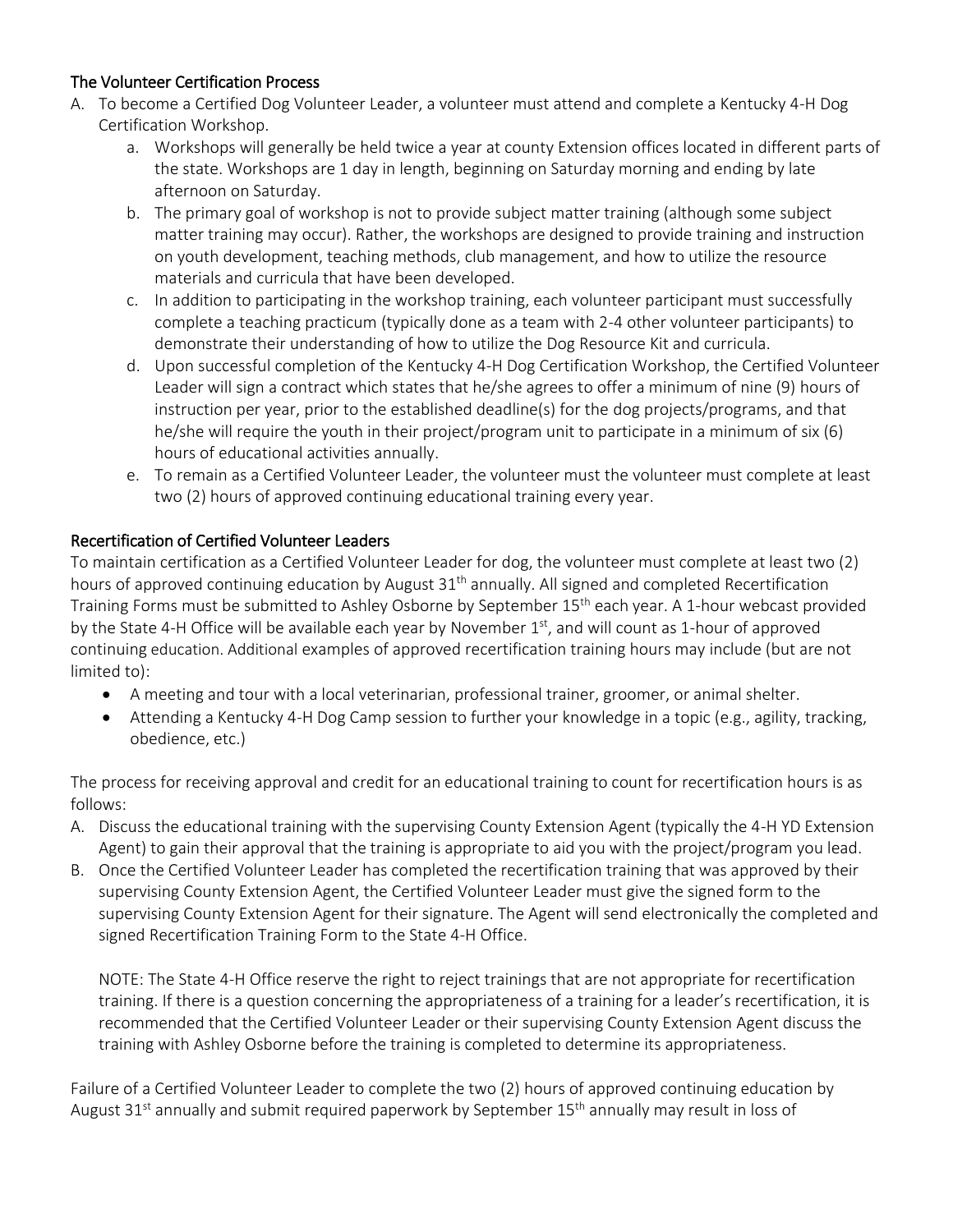certification as a Certified Volunteer Leader. Agents may contact Ashley Osborne regarding leaders that have not completed hours and submitted the required recertification form.

## The Role of the Certified Volunteer Leader

- A. Maintain communications with the supervising County Extension Agent (usually 4-H YD agent).
- B. In coordination with the County Extension Agent(s) and the county's other Certified Volunteer Leaders, serve as a 4-H club/group leader to:
	- a. Schedule and coordinate 4-H club/group meetings.
	- b. Determine the subject matter/skills needed by 4-H club/group members.
	- c. Plan a series of learning activities to meet the subject matter/skills needs of the 4-H club/group members.
	- d. Conduct the learning activities or recruit individuals (professional in the field, guest speakers, individuals with a working knowledge of the subject, former members, parents, etc.) to conduct the learning activities.
	- e. Ensure that sufficient educational opportunities are offered so that each 4-H member receives a minimum of 6 hours of instruction each year.
	- f. Document the educational hours each 4-H member receives annually.

NOTE: As the professional with responsibility for all 4-H activities in the county, the County Extension Agent (usually the 4-H YD Agent) is the official representative of Kentucky Cooperative Extension. Final decision over all matters pertaining to management of the dog club at the local level rests with the County Extension Agent.

## The Role of the Supervising County Extension Agent

- A. Provide overall management, oversight, and leadership for the dog club(s) at the local level.
- B. Work with the county's Certified Volunteer Leader(s) to plan and outline the educational sessions to be offered throughout the year.
- C. Recruit volunteers to attend/complete certification training.
- D. Assist Certified Volunteer Leaders in receiving their minimum of two (2) hours of approved continuing education and submitting the required recertification form by the August  $31<sup>st</sup>$  deadline.
- E. Inform volunteers of county and state policies related to the project/program for which they provide leadership.
- F. Provide certificates for each 4-H member who completes the six (6) hours of instruction by the appropriate deadline each year.

## Guidelines Related to Instruction

What instruction qualifies towards a youth's hours of instruction? Many of the lesson plans that are a part of both dog curricula include the opportunity for various resource people to present programs and workshops. So long as a county's Certified Volunteer Leader(s) was involved with planning and coordination of the program, these hours could count. Additionally, opportunities exist for Certified Volunteer Leaders from multiple counties to work together in providing educational opportunities for youth. It is recommended that each county's Certified Volunteer Leader(s) and the County 4-H YD Agent determine at the beginning of the 4-H program year the educational programs/topics that will be offered, and the individuals that will conduct the instruction.

- A. Below are examples of educational opportunities, which might qualify toward a youth's six (6) hour educational requirement. This is not an all inclusive list, and is provided as examples only:
	- a. Lessons/learning activities taught by the Certified Volunteer Leader(s).
	- b. Lessons/learning activities taught by Extension specialists, associates, or agents as part of the series of educational activities planned by the Certified Volunteer Leader(s) and the County 4-H YD Agent.